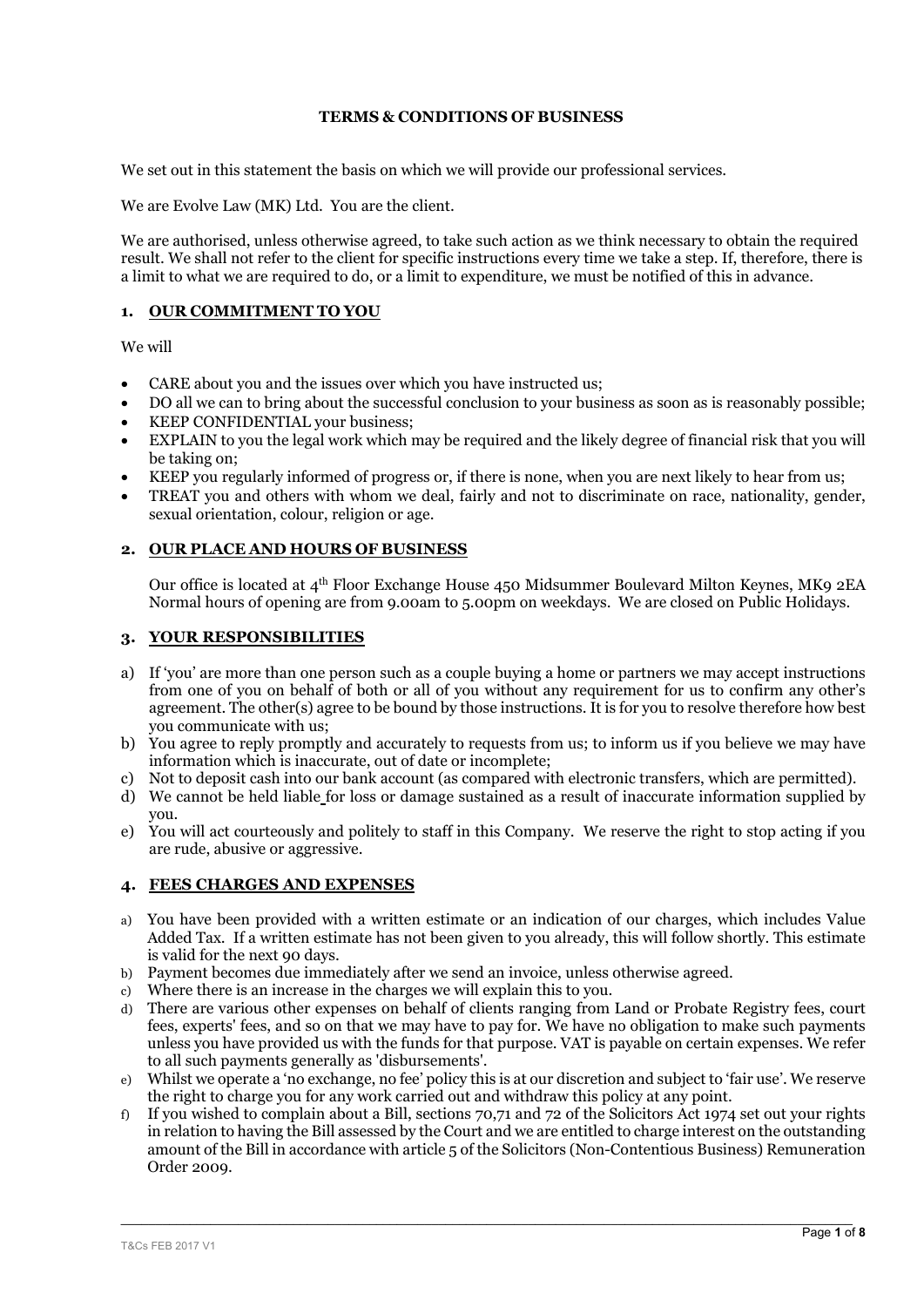- g) Unless said otherwise herein payment of our fees and costs are due within 7 days of our bill. Interest will be charged on a daily basis as stated in paragraph 5 below from one month after the date of the bill in cases where payment is not made within 7 days of delivery by us of the bill.
- h) The common law entitles us to retain any money, papers or other property belonging to you which properly come into our possession pending payment of our costs, whether or not the property is acquired in connection with the matter for which the costs were incurred. This is known as a 'general lien'. We are not entitled to sell property held under a lien but we are entitled to hold property, other than money, even if the value of it greatly exceeds the amount due to us in respect of costs.
- i) We do not accept payments to us in cash. Monies due to you from us will be paid by cheque or bank transfer, but not in cash, and will not be made payable to a third party.

# **5. PAYMENT OF FEES AND COSTS ARRANGEMENTS**

- We reserve the right at all times to suspend action on the client's matter if an invoice remains unpaid after 30 days, unless otherwise agreed.
- We may charge interest on unpaid bills from one month after delivery of the bill on a daily basis at the rate specified in the Late Payment of Commercial Debts (Rate of Interest) (No.3) Order 2002 currently 8% over Lloyds Bank Plc's base rate.
- Acts of Parliament and regulations give our clients procedures for challenging our bill.
- Sections 70, 71 and 72 of the Solicitors Act 1974 set out your rights in relation to having the bill assessed by the court.
- If the whole of the bill has not been paid, we are entitled to charge interest on the outstanding amount of the bill in accordance with article 5 of the Solicitors' (Non-Contentious Business) Remuneration Order 2009.
- An application to the court must be made within one month of the delivery of the bill.
- After completing any work, we are entitled to keep all papers and documents while there is money owing to us for our charges and expenses.

## **Conveyancing:**

- In most conveyancing transactions payment must take place at completion. If you are buying a property where completion will take place on notice (say on a new build property) we will require payment of 75% of our fees immediately before exchange of contracts. We will normally send you our bill with our request and payment is required on a second hand purchase prior to completion; and at completion on a sale. If sufficient funds are available on completion, and we have sent you a bill, we will deduct our charges and expenses from the funds. By proceeding with your instructions to us you authorise us to make such deductions.
- You have also been provided with a written estimate or indication of the disbursements we expect that you will incur. These can change depending on the nature of your transaction or because of price rises. If there are significant changes, we shall let you know. These charges are outside our control. We will still need payment for them even if your transaction fails to complete.
- Should your transaction not be for a typical registered freehold property then the work we do will increase depending on the nature of the property, issues that arise and your particular requirements. We will charge for this extra work and by instructing us to proceed you agree to pay those charges. Such extra fees will be fixed to afford you clarity and certainty. These fixed charges appear in the Schedule at the end of these Terms and Conditions. Again these charges assume matters proceed smoothly and without untypical complications or delays. Most cases we transact are registered properties and have no peculiar problems that make them other than typical.
- Sometimes cases do fall outside of these criteria and this is why we charge according to the nature of the case and the work involved in transacting it. In the event that the complications are a result of your unreasonable behaviour we reserve the right to withdraw from the case and you will need to instruct other lawyers.
- All prices are subject to VAT.
- If you are selling a property and have an agreement with an estate agent or similar for payment of their fees, we shall ask them for their invoice and if in line with your expectations will discharge the same on your behalf if there are sufficient funds from the sale to do so, after payment of our fees and disbursements.
- It is normal to ask you to provide payment in advance in respect of fees or disbursements to be paid on your behalf. These will, for example, relate to search fees, Land Registry fees and secure electronic transfer of funds.
- It is your responsibility to make sure that adequate funds are made available to us to complete your sale or purchase and to pay all fees and disbursements.
- Uncleared funds must be sent to us a minimum of 5 working days prior to their requirement to allow time for them to be cleared through our bank. We will give you as much notice as possible when funds are required. It will be your duty to ensure we have cleared funds irrespective of the transaction's time-scale.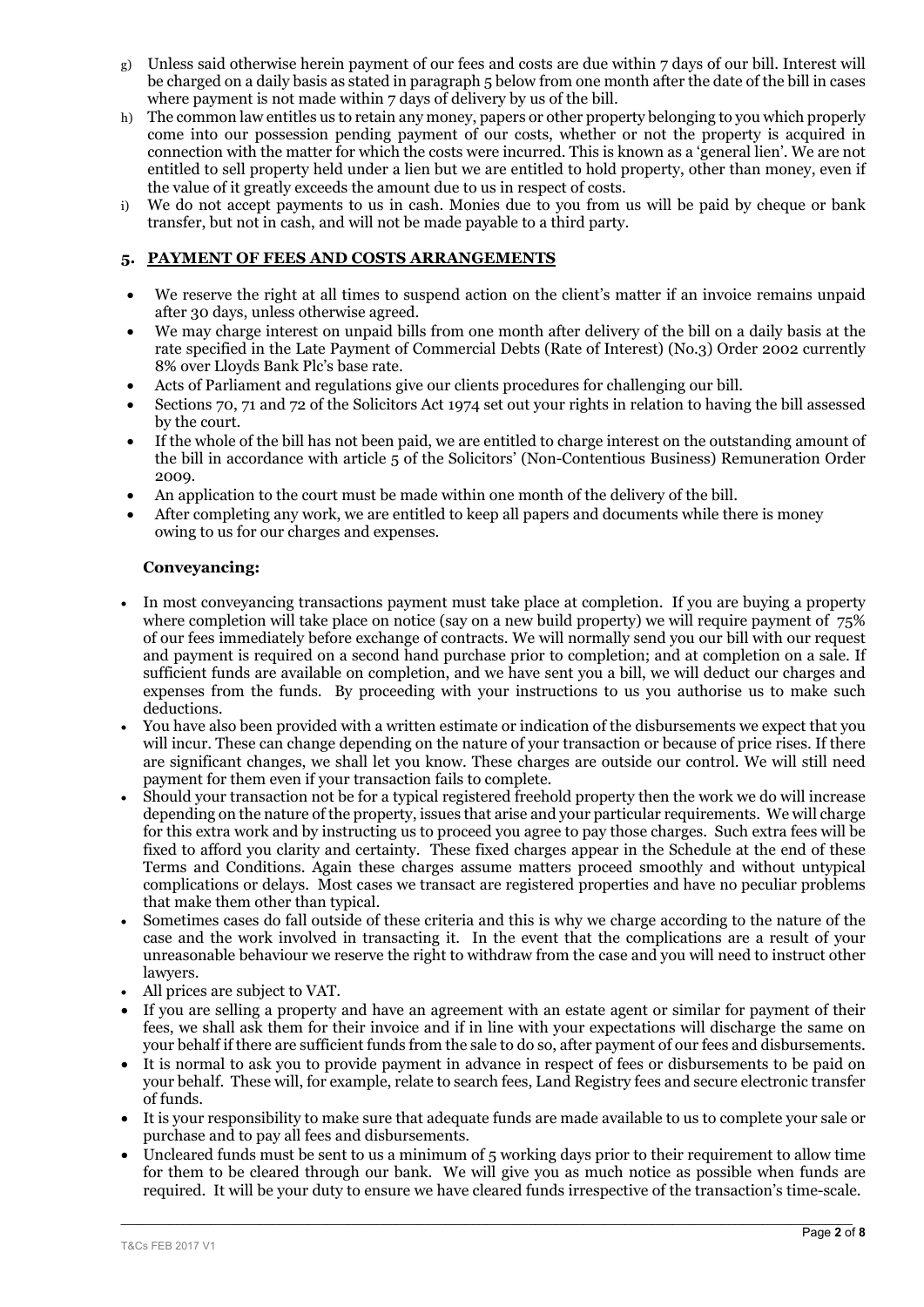We will pay you any money due the working day after completion, to ensure accuracy.

# **6. INTEREST PAYMENT**

- a) Any money received on your behalf will be held in our Client Account. Subject to certain minimum amounts and periods of time set out in the Council for Licensed Conveyancer Accounts Rules, interest will not be paid on any client funds held.
- b) Where a client obtains borrowing from a lender in a property transaction, we will ask the lender to arrange that the loan is received by us as cleared funds at the latest the day before completion date. This will enable us to ensure that the necessary funds are available in time for completion. As such, clients need to be aware that the lender may charge interest from the date of issue of their loan.

# **7. STORAGE OF PAPERS AND DOCUMENTS**

- a) After completing the work, we are entitled to keep all your papers and documents while there is money owing to us for our charges and expenses.
- b) In addition, concluded files will in our discretion be stored or we will keep your file in electronic format. We are advised by our professional body to keep a file in case there is important information which you or we may need in years to come. The cost of storage has to be included within our charges. After that, storage is on the clear understanding that we have the right to destroy it after such period as we consider reasonable. No charge will be made to you for such storage unless prior notice in writing is given to you of a charge to be made from a future date which may be specified in that notice. Where stored a file of papers is kept in storage for not less than six years for a sale file and 15 years for a purchase file. After that, storage is on the clear understanding that we have the right to destroy papers after such period as we consider reasonable or to make a charge for storage if we ask the clients to collect the papers and they fail to do so.
- c) If we retrieve papers or documents from storage in relation to continuing or new instructions to act in connection with your affairs, we will normally charge £20 for such retrieval. However, we may make a charge for producing stored papers or documents to you or another at your request. We may also charge for reading, correspondence or other work necessary to comply with your instructions.
- d) We reserve the right to transfer your file to another durable medium without your specific consent if we deem appropriate.

## **8. TERMINATION**

- a) You may terminate your instructions to us in writing at any time but we will be entitled to keep all your papers and documents while there is money owing to us for our charges and expenses. If at any stage you do not wish us to continue doing work and/or incurring charges and expenses on your behalf, you must tell us this clearly in writing.
- b) If we decide to stop acting for you, for example if you do not pay an interim bill or comply with the request for a payment on account, we will tell you the reason and give you notice in writing.

## **9. PEOPLE RESPONSIBLE FOR YOUR WORK**

- a) The persons responsible for dealing with your work will be mentioned in correspondence. Sometimes, however, work will be delegated to another member of staff where we deem it appropriate to expedite matters or to minimise expense. All support staff are closely supervised and the practice takes complete responsibility for their work.
- b) We seldom need to change the people who handle your work but if this cannot be avoided, we shall tell you promptly of any change and why it may be necessary.
- c) The Managing Director of this firm with overall responsibility is Mr Marc Lansdell.

## **10. COMMISSIONS OR PAYMENTS TO OTHERS FOR BUSINESS**

We must give you information about this firm's financial arrangements with an introducer which refers clients to us to act in conveyancing transactions. If applicable, we shall pay to the Introducer a fee and it will be stated in the letter accompanying these Terms and Conditions. This is to contribute to the introducer's costs in advertising and marketing our services. These arrangements between this firm and the introducer do not affect you or your case in any way. We are independent of the introducer and will advise you and act for you in your best interests, using our own professional judgement. You are free to raise questions on all aspects of the transaction. The introducer has no influence over the advice we give you. Any information you give us is confidential and will not be disclosed to anyone unless you consent. If you would like any further information before making your decision, please let us know.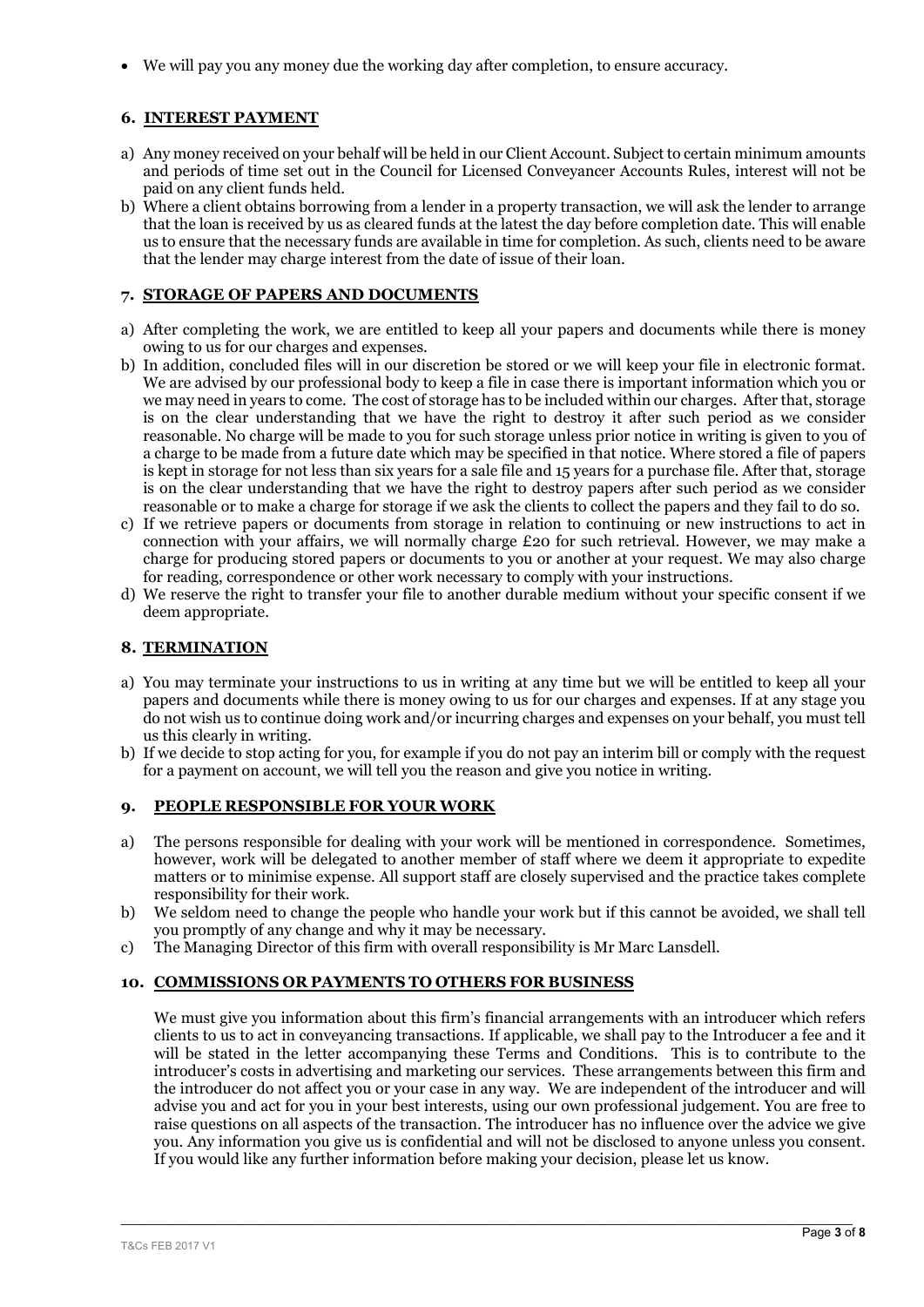#### **11. MORTGAGE ARRANGEMENTS**

- a) You understand that we have a duty of care to your mortgage lender and you authorise us to disclose to them any information they require which is held by us regarding your proposed borrowing and the property the subject of the security.
- b) It is your responsibility to comply with the terms and conditions of your mortgage offer letter. You should be aware of the financial implications of any deductions or retentions made from the mortgage advance by your lender.
- c) We will help you with any difficulties in understanding the terms and conditions of your mortgage offer letter or redemption statement but we are not authorised under the Financial Services Markets Act 2000 to provide investment advice which includes the suitability of any mortgage product. These matters must be considered with a Financial Adviser;
- d) If you are repaying an existing mortgage, you should be aware of any redemption fees or penalties for early repayment.
- e) You authorise us and agree that we may act for your lender(s) as well as you. If a conflict of interest arises we may need to cease to act for you and your lender;
- f) Mortgage lenders require us to perform specific work if we are to act for them in any mortgage whether granting or repaying it. Whilst this work is carried out on their behalf it is you who is required to pay the cost. We may either include these fees within our charges to you and give you a combined estimate or we may, at our discretion, show the fees separately in the estimate.

## **12. SEARCHES**

In conveyancing matters, Water and Environmental Searches generally are conducted using an agency as this is usually quicker, more competitively priced and we receive a better service. We have chosen reputable search agencies with adequate insurance as protection for you.

## **13. LIMITED COMPANIES**

When accepting instructions to act on behalf of a Limited Company, the directors shall be responsible for payment of fees and disbursements if the company does not pay. The directors of the company are jointly and severally liable for any fees or disbursements incurred in our acting for the company. We reserve the right to cease acting if we are concerned that we may not be paid for the work done or being done.

## 14. **IDENTITY AND DISCLOSURE REQUIREMENTS**

- a) We must inform you that carrying out of electronic verification of your identity can leave a faint trace on your credit record. We are entitled to refuse to act for you if you fail to supply appropriate proof of identity for yourself or for any principal whom you may represent. We will arrange to carry out an electronic verification of your identity in most cases which will assist us in complying with our professional and legal duties. The cost of any such search will be charged to you. It will be shown on our estimate.
- b) Conveyancers are under a professional and legal obligation to keep the affairs of the client confidential. This obligation, however, is subject to a statutory exception: legislation on money laundering and terrorist financing has placed Conveyancers under a legal duty in certain circumstances to disclose information to the National Crime Agency (NCA). Where a Conveyancer knows or suspects that a transaction on behalf of a client involves money laundering, the Conveyancer may be required to make a disclosure. If, while we are acting for you, it becomes necessary to make such a disclosure, we may not be able to inform you that it has been made, or of the reasons for it, because the law prohibits 'tipping-off'. Where the law permits us, we will tell you about any potential money laundering problem and explain what action we may need to take.
- c) Our firm may be subject to audit or quality checks by external firms or organisations. We may also outsource work. This might be for example typing or photocopying or costings, or research and preparation to assist with your matter. Information from your file may therefore be made available in such circumstances. We will always aim to obtain a confidentiality agreement with the third party.
- d) By accepting these Terms & Conditions of Business, you authorise us to disclose to the other parties in the transaction (for example Estate Agents, Lawyers, Brokers) and if applicable to all other parties in the chain of transactions, information which we have in relation to your involvement in the transaction including any related sale or mortgage and other funding arrangements, and your wishes as to dates for exchange and completion. You may withdraw this authority at any time IN WRITING but if you do so you should appreciate that we will inform the other party or parties and their agents or advisors that this authority has been withdrawn. This applies to our Web-tracking facility as well.
- e) In order to comply with court and tribunal rules, all documentation relevant to any issues in litigation, however potentially damaging to your case, have to be preserved and may be required to be made available to the other side. This aspect of proceedings is known as 'disclosure'. Subject to this, we will not reveal confidential information about your case except as provided by these terms of business and where,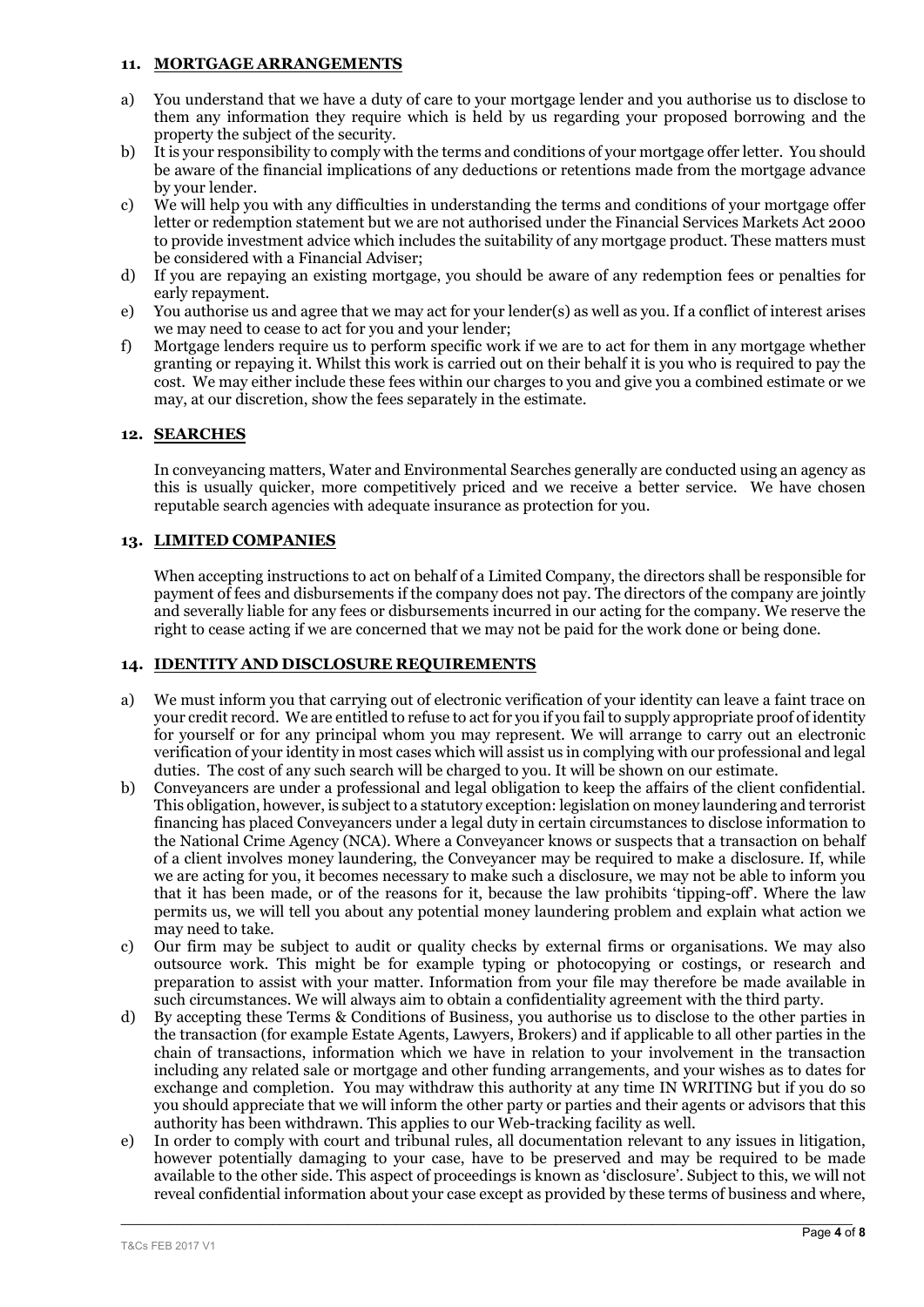for example, your opponent is ordered to pay your costs, we have to meet obligations to reveal details of the case to them and to the court.

## **15. COMMUNICATION ANDSERVICE STANDARDS**

- a) Our aim is to offer all our clients an efficient and effective service at all times. Our clients and staff are of first importance to us. Should there be any aspect of our service with which you are unhappy, please raise your concern in the first place with the person conducting your case. If you still have any queries or concern, please contact the Managing Director Mr Marc Lansdell. If you are not satisfied with our handling of your complaint you can ask the Legal Ombudsman at PO Box 6806 Wolverhampton WV1 9WJ, [enquiries@legalombudsman.org.uk](mailto:enquiries@legalombudsman.org.uk), telephone 0300 555 0333, to consider the complaint. Normally, you will need to bring a complaint to the Legal Ombudsman within six months of receiving a final written response from us about your complaint.
- b) We will aim to communicate with you by such method as you may request. We may need to virus check disks or e-mail. Unless you withdraw consent, we will communicate with others when appropriate by email or fax but we cannot be responsible for the security of correspondence and documents sent by any method whether by usual post, public or private, or by e-mail or fax.
- c) We will aim to communicate with clients by such method as they may request.
- d) We do not accept service of documents by e-mail.
- e) We may need to virus check discs or e-mail.
- f) Unless instructed otherwise, we will communicate with others when appropriate by e-mail or fax but we cannot be responsible for the security of correspondence and documents sent by such media.
- g) The Data Protection Act 1998 requires us to advise clients that their particulars are held on our database. We may, from time to time, use these details to send information which we think might be of interest to our clients. We do not make such information available to any other provider of products or services.
- h) Speaking to your lender We are also acting for your proposed lender in this transaction. This means we have a duty to make full disclosure to the mortgagee of all relevant facts relating to you, your purchase and mortgage. That will include disclosure of any discrepancies between the mortgage application and information provided to us during the transaction and any cashback payments or discount schemes which a seller is providing you. If a conflict of interest arises we may need to cease to act for you and your lender;

## **16. USE AND DISCLOSURE OF YOUR PERSONAL INFORMATION**

- a) Under The General Data Protection Regulation 2016/679 you are entitled to a copy of your personal information held by us. Further information on how we use your information can be found on our website at http://www.evolvelaw.uk/privacy-notice-clients/
- b) We will hold and process your personal information by computer or otherwise.
- c) We may use your personal information and disclose it: -
- d) To our insurers, sub-contractors and persons acting as our agents.
- e) To our suppliers, to the extent that they need your personal information to provide their products and services to you.
- f) With your consent.
- g) If we are required or permitted to do so by law.
- h) The General Data Protection Regulation 2016/679 requires us to advise you that your personal information is held on our database. We may, from time to time, use your personal information to send you information which we think may be of benefit or interest to you, unless you advise us, in writing, to the contrary.
- i) All advice given to clients is entirely confidential, but:
- j) Money laundering regulations may require disclosure of confidential information by law. Please note: that we accept no responsibility for any loss arising from compliance with the Money Laundering Provisions of the Proceeds of Crime Act 2002 and any amending legislation howsoever caused.
- k) The Council for Licensed Conveyancers and other supervisory bodies may call for a file which is the subject of a complaint.
- l) A court order can compel disclosure of confidential material in certain circumstances.

## **17. CONSUMER PROTECTION**

a) If the contract for our services has not been made with us on our client premises (on our client premises includes you emailing, telephoning or faxing instructions to us at our premises) you will have the protection of the Consumer Contracts (Information, Cancellation and Additional Charges) Regulations 2013 (the Regulations). Importantly this gives you the right to cancel the contract within 14 days of your instructing us provided you make it clear to us that you are cancelling the contract or return to us the cancellation form enclosed with this documentation. We cannot charge you for work done in that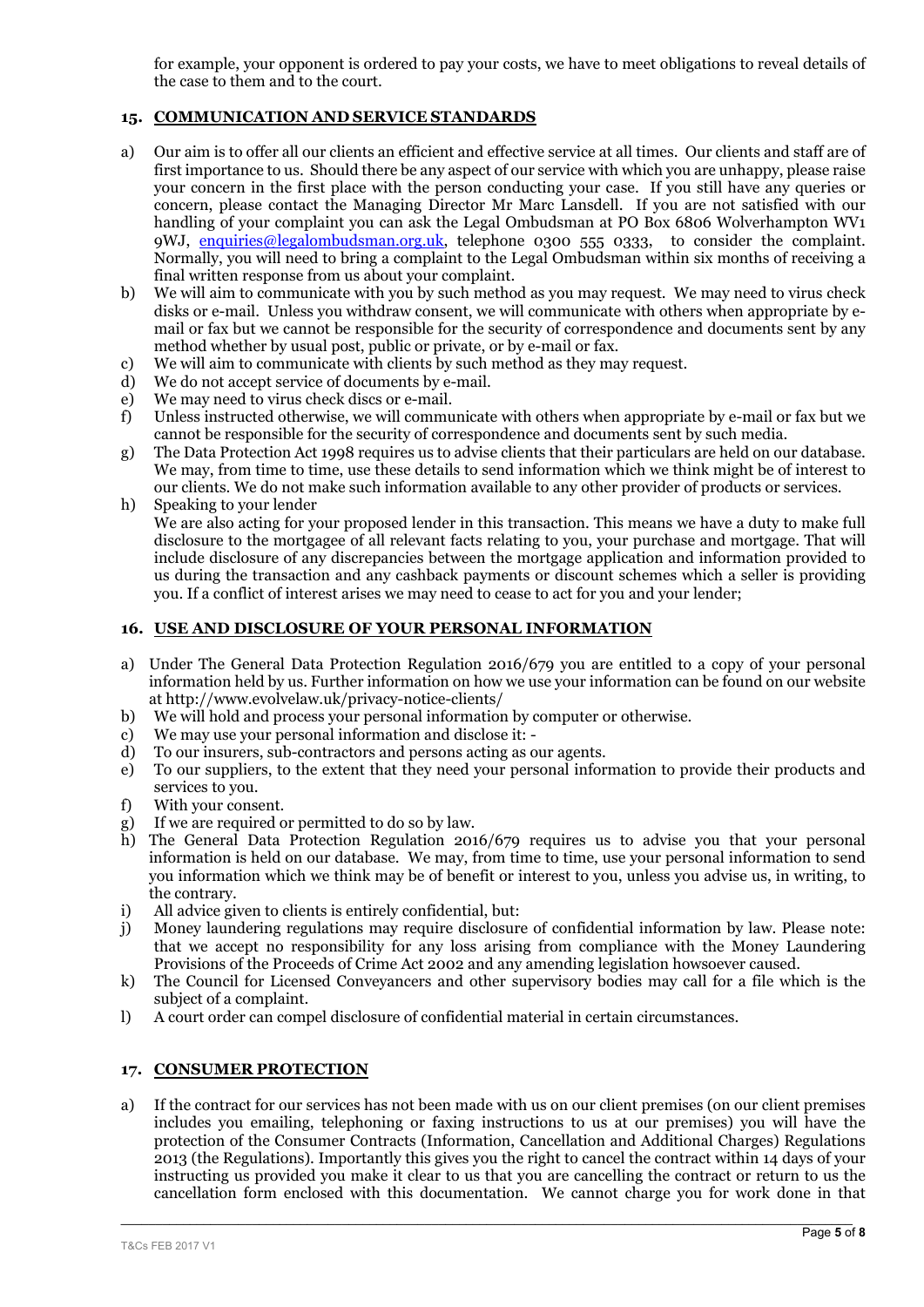cancellation period. If you therefore wish us to act for you in that cancellation period, you will have to waive it**. Please note that there is a statement that you sign when you acknowledge our instructions that you are waiving that cooling off period. If you do not want to waive the cooling off period delete it.**

- b) These Regulations oblige us to give you certain information, much of which is contained above. Additionally, please note the following: -
- c) The estimate of our charges for the legal services is valid for the next 90 days and the work will likely take more than 30 days to complete.

#### **18. COPYRIGHT**

We retain copyright in documents prepared by us but grant to you an irrevocable licence which is royalty free to use such documents that we have prepared for your use provided that such use is for the purpose for which they were originally prepared. If copyright is vested in some other party, it will be shown on the document.

#### **19. TERMS & CONDITIONS OF BUSINESS**

- a) Unless otherwise agreed, these Terms & Conditions of Business shall apply to any future instructions given by you to this firm but the costs in the Schedule may have been revised upwards.
- b) Your continued instructions in this matter will amount to an acceptance of these Terms & Conditions of Business and an authority to waive the 7 working day cooling-off period referred to above should you require us to commence work within that period.

#### **20. FORCE MAJEURE**

No liability is accepted by us for delay or failure to perform our obligations under our contract with you as a result of causes beyond our reasonable control. Such matters, without limitation, may be acts of God, war, riot, strike, lockouts, industrial disputes, acts and regulations of government or bodies of authority.

#### **21. BANKING**

We bank with one or more of the main High Street Banks and cannot accept liability for the loss of funds held as a result of a bank's insolvency, imprudence, fraud or otherwise save we have erroneously acted outside of our professional requirements.

## **22. VAT**

We are registered for VAT which will be charged on our fees. Our VAT Number is 261949672

## **23. COLLAPSE OF A DEPOSIT-TAKING INSTITUTION**

Moneys received from clients are held in Barclays Bank PLC. In the event that there is a collapse in this Bank please note the following:

- It is unlikely that Evolve Law (MK) Ltd will be liable for any loss you incur;
- The £85,000 limit of protection applies to you as an individual so if you hold other money in the same Bank the limit applies across the whole of the money so deposited;
- If you are a corporate body, then unless you are considered a small company by FSCS you will not get compensation;
- Remember that some Banks operate under different brands but that ultimately you get only the one £85,000;
- By agreeing that we can act we shall, unless you inform us otherwise (in writing for the sake of certainty) disclose to FSCS your details in the event of one of these Banks failing.

# **24. MONEY LAUNDERING**

- The law now requires Conveyancers as well as banks, building societies and others to obtain satisfactory evidence of the identity of their client. This is because Conveyancers who deal with money and property on behalf of their client can be used by criminals wishing to launder money. In order to comply with the law on money laundering we will need to obtain evidence of your identity as soon as practicable.
- Conveyancers are under a professional and legal obligation to keep the affairs of the client confidential. This obligation, however, is subject to a statutory exception: recent legislation on money laundering and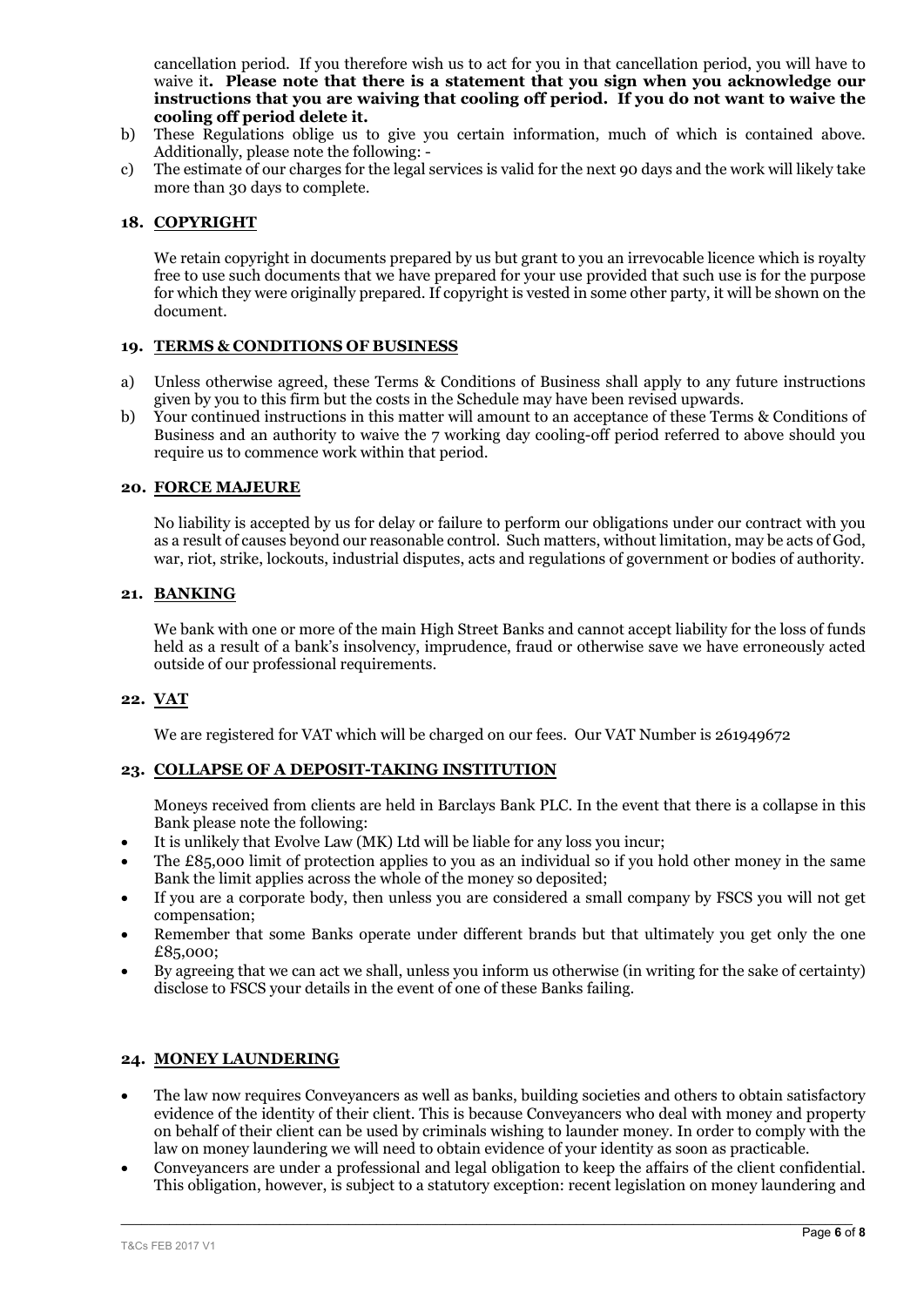terrorist financing has placed Conveyancers under a legal duty in certain circumstances to disclose information to the Serious Organised Crime Agency. Where a Conveyancer knows or suspects that a transaction on behalf of a client involves money laundering, the Conveyancer may be required to make a money laundering disclosure.

- If, while we are acting for you, it becomes necessary to make a money laundering disclosure, we may not be able to inform you that a disclosure has been made or of the reasons for it.
- Evolve Law's policy is not to accept cash payments of any type. If clients circumvent this policy by depositing cash direct with our bank, we reserve the right to charge for any additional checks we deem necessary regarding the source of the funds.

#### **25. PLANNING LAW**

We will not advise you on the planning implications of your proposed purchase unless specifically requested to do so by you in writing, otherwise than by reporting to you on any relevant information provided by the results of the 'local search'.

#### **26. COMPLAINTS**

Complaints will be dealt with under the following protocol.

- In the event of a complaint, the client will raise the concern in the first place with the person dealing with the particular matter.
- The client should then contact the supervising director, whose name will have been notified at the outset of the transaction.
- The complaint should be put in writing explaining what action is requested.
- If these steps do not resolve the problem our clients should contact the Managing Director by telephoning or writing. He is Mr Marc Lansdell.
- A full copy of the practice's complaints procedure is available on request.
- If you make a valid claim against us for a loss arising out of work for which we are legally responsible, and we are unable to meet our liability in full, you may be entitled to claim from the Compensation Fund administered by the Council for Licensed Conveyancers (from whom details can be obtained)
- If the complaint is still not resolved at the end of this complaints process you have the right to refer your complaint to the Legal Ombudsman at Legal Ombudsman, PO Box 6806 Wolverhampton WV1 9WJ; telephone: 0300 555 0333; website: **www.legalombudsman.org.uk**. Normally, you will need to bring a complaint to the Legal Ombudsman within six months of receiving a final written response from us about your complaint.

#### **27. PROPERTY DISCLAIMERS**

- We will not carry out a physical inspection of the property.
- We will not advise on the valuation of the property nor the suitability of your mortgage nor any other financial arrangements.
- We will not advise on environmental liabilities other than to provide you with a result of an Environmental Report.

## **28. TERMS AND CONDITIONS OF BUSINESS GOING FORWARD**

If you require clarification on any of these points please do not hesitate to let us know.

Unless otherwise agreed, and subject to the application of then current hourly rates, these terms and conditions of business shall apply to any future instructions given to this practice.

Although continuing instructions in this matter will amount to an acceptance of these terms and conditions of business, it may not be possible for us to start work on the client's behalf until one copy of them has been returned to us for us to keep on our file.

## **EXTRA FEES THAT MAY APPLY SUBJECT TO THE TERMS AND CONDITIONS OF OUR BUSINESS**

# **VAT MUST BE CHARGED IN ADDITION**

 $\_$  , and the set of the set of the set of the set of the set of the set of the set of the set of the set of the set of the set of the set of the set of the set of the set of the set of the set of the set of the set of th

Leasehold transaction surcharge  $\qquad$  £200 Unregistered title  $\qquad$  £150

 $£150 + additional registration fees$